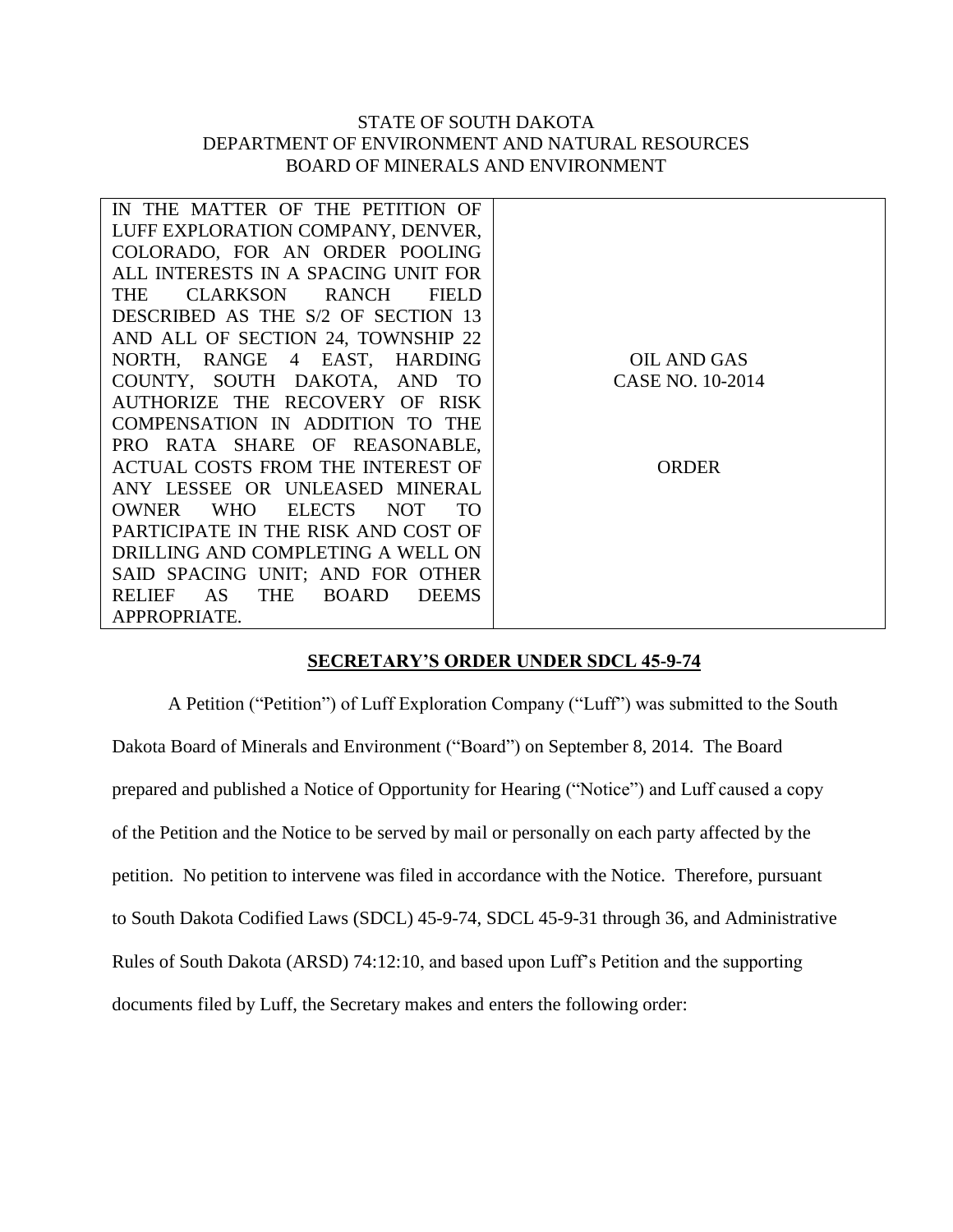Luff represents the owners of interests in the oil and gas leasehold estate underlying all or portions of the S/2 of Section 13 and all of Section 24, Township 22 North, Range 4 East, Harding County, South Dakota.

Pursuant to Order No. 6-2014, these lands constitute a spacing unit for the South Clarkson Ranch Field (the "Spacing Unit").

Luff submitted information in support of its application which establishes there are separately owned tracts within the Spacing Unit and there are separately owned interests within each of those tracts.

The American State Bank & Trust as trustee for the Verna Hotger Trust (the "Trust") owns a .5% working interest under oil and gas leases covering Section 24, and as such owns .333333% of the working interest in the Spacing Unit. By letter mailed certified mail on June 26, 2014, and received by the Trust on June 30, 2014, Luff notified the Trust of its intent to drill the Clarkson Ranch N-13H well (the "Well") on the Spacing Unit and requested the Trust sign an Authority for Expenditure ("AFE") and agree to pay its share of the costs of drilling the Well. Alternatively, Luff offered to pay \$250 per net mineral acre for an assignment of the Trust's interest in the proposed target interval for the Well. Luff requested the Trust to either return the signed AFE or the letter agreement for the sale of the Trust's interest within 30 days and further advised the Trust that if it did not lease or agree to sell its interest in the Well, Luff intended to request the Board to provide risk compensation pursuant to ARSD 74:12:10 and the Trust could object to risk compensation by responding in opposition. The Trustee responded by email and elected not to participate in the risk and cost of drilling the well.

Luff's invitation to participate or sell its interest constituted a good faith attempt to have the Trust participate in the risk and cost of drilling and operating the Well.

2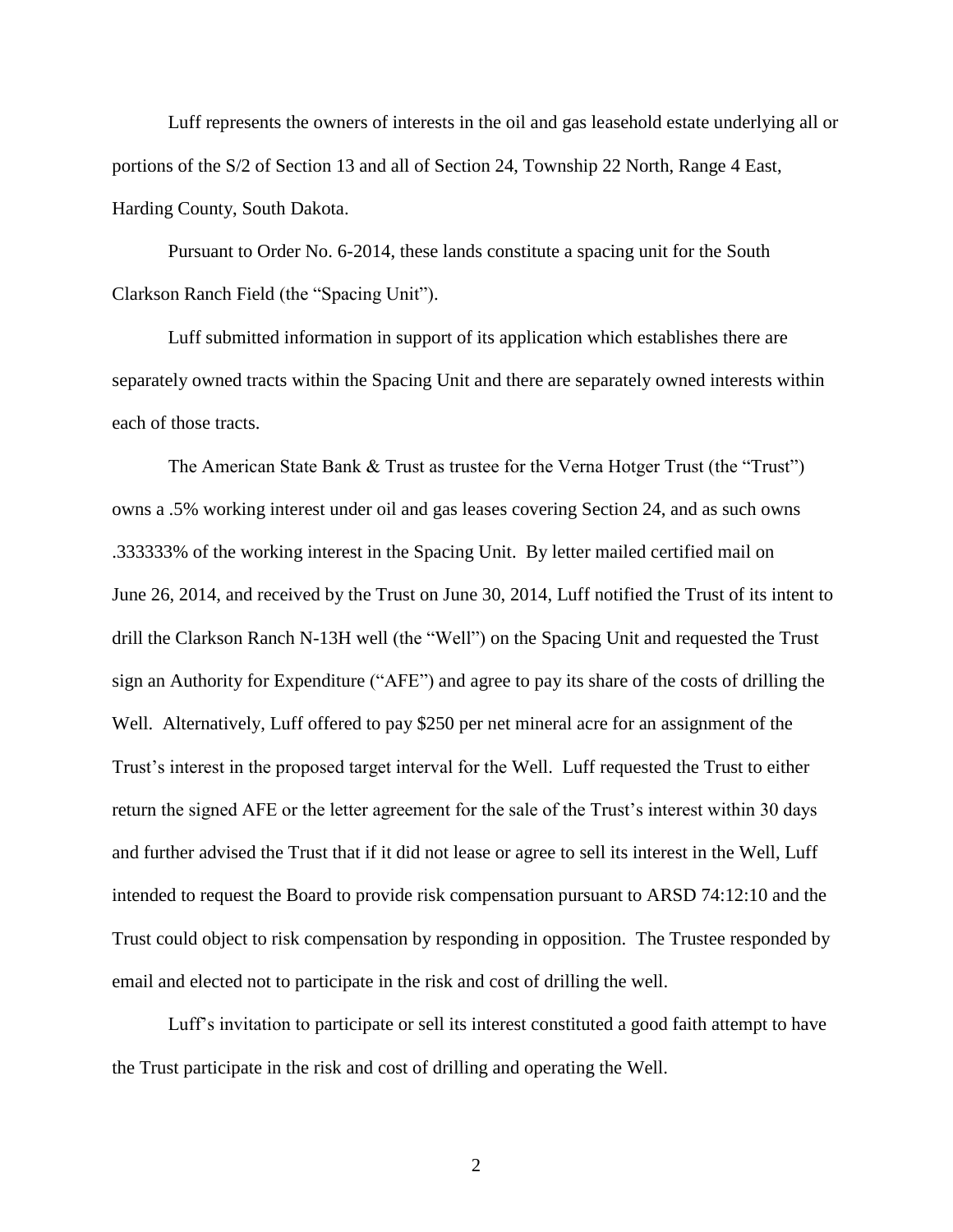## **IT IS THEREFORE ORDERED**

A. All interests in a spacing unit for the Clarkson Ranch Field described as the S/2 of Section 13 and all of Section 24, Township 22 North, Range 4 East, Black Hills Meridian, Harding County, South Dakota, including the interests of the Trust, are pooled for purposes of the drilling and operation of, and production from, the Well drilled in accordance with Order No. 6-2014. Luff is hereby designated the operator and is authorized to drill, equip, and operate the Well on the Spacing Unit. All expenses incurred in drilling, equipping and operating the Well on the Spacing Unit, plus a reasonable charge for supervision and interest, and all production from the Well, shall be allocated to the various tracts within the Spacing Unit on the basis of the ratio the number of acres contained in each separately owned tract bears to the number of acres in the Spacing Unit. Operations incident to the drilling of the Well shall be deemed for all purposes the conduct of such operations upon each separately owned tract in the Spacing Unit, and production allocated to each tract shall, when produced, be deemed for all purposes to have been produced from each tract by a well drilled thereon.

B. Luff, on behalf of other working interest owners within the Spacing Unit who pay the cost of drilling and completing the Well for the benefit of the Trust, may recover from the Trust's share of production from the Well, exclusive of a royalty not to exceed one-eighth of the production, the proportionate share of the reasonable actual costs of drilling, equipping and operating the Well charged to the interest of the Trust. In accordance with ARSD 74:12:10:02, Luff, on behalf of other working interest owners within the Spacing Unit who pay the cost of drilling and completing the Well for the benefit of the Trust, may also recover from the Trust's share of production from the Well, exclusive of a royalty not to exceed one-eighth of the production, risk compensation equal to an additional 200% of the share of the reasonable actual

3